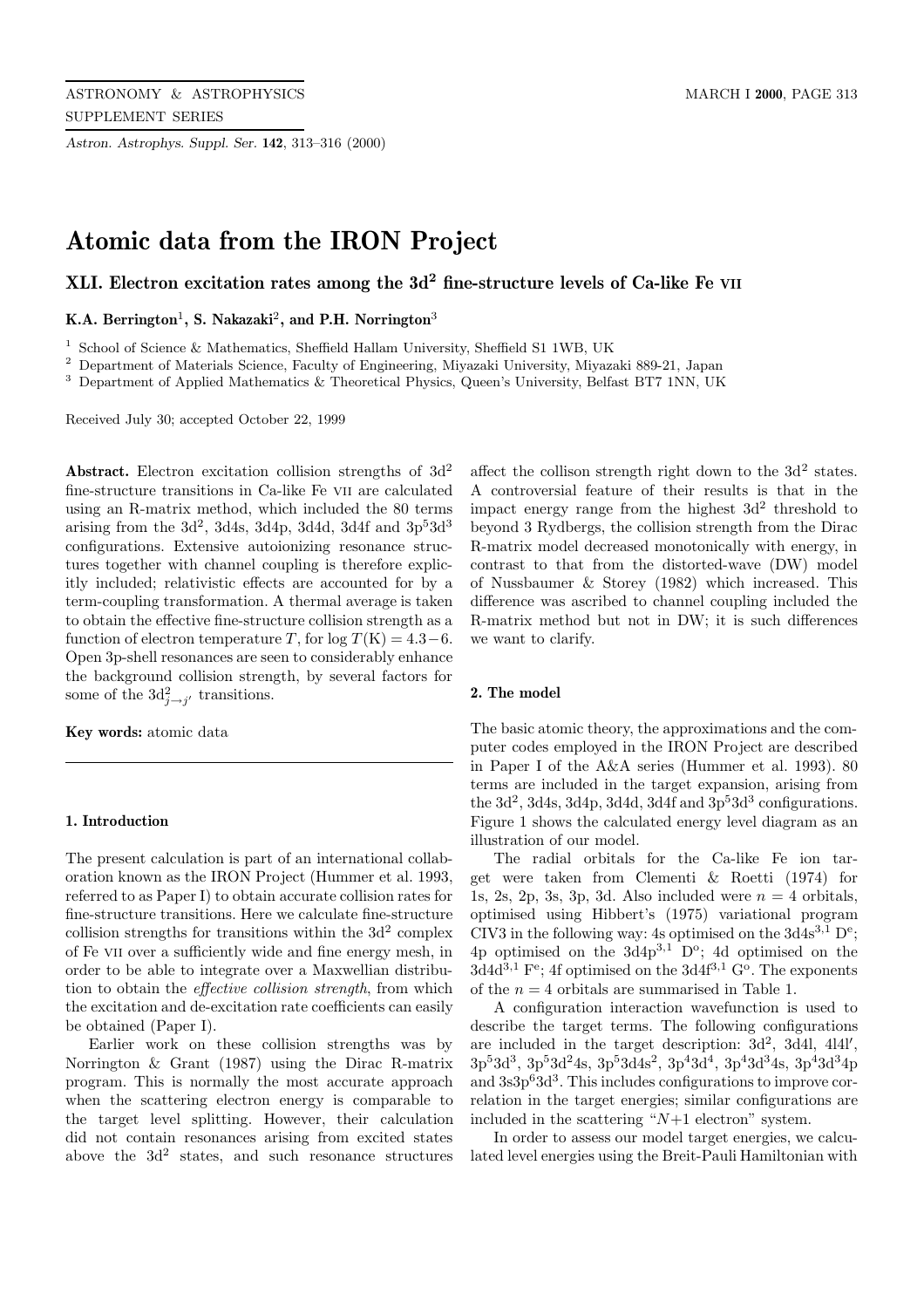

**Fig. 1.** The model atom: calculated energies (Ryds) of the 80 terms included for Fe vii

**Table 1.** Ca-like Fe target  $n = 4$  Slater-type orbital exponents for each power of  $r$ ; the orbital coefficients are fixed by orthonormality conditions

| $P_{\rm nl}$ | $r^{1}$ | $r^2$    | r <sup>3</sup> | $r^4$   |
|--------------|---------|----------|----------------|---------|
| 4s           | 3.05595 | 9.14246  | 1.28822        | 1.48174 |
| 4p           |         | 11.15581 | 4.58536        | 2.46411 |
| 4d           |         |          | 5.16564        | 1.97463 |
| 4f           |         |          |                | 1.89000 |

our wavefunction. These energies are shown in Table 2, where they are compared with those from the multiconfigurational Dirac-Fock (MCDF) calculation including full transverse Breit and QED contributions (Norrington & Grant 1987) and with experiment (Ekberg 1981). Also included in Table 2 are energies which we calculated from our orbitals in a "frozen core" model (i.e. with no open pshell configuration interaction), which agrees remarkably well with the "MCDF" results (which was also a "frozen core" model), indicating that core correlation is more significant than relativistic effects and is responsible for most of the improvement of our present energies relative to experiment. In general, our calculated energy levels are now reasonably accurate for a scattering calculation, though we note that the only level which fails to improve in any calculation is  $3d^2$  <sup>1</sup>G.

The present 80-term calculation is in LS coupling, using the R-matrix programs of Berrington et al. (1995). The

**Table 2.** 3d<sup>2</sup> energy levels (Ryd) of Fe VII. The present calculation (together with a frozen-18-electron approximation) is compared with the multiconfigurational Dirac-Fock (MCDF) calculation of Norrington & Grant (1987) and with experiment (Ekberg 1981)

| i              | 3d <sup>2</sup><br>term | <b>MCDF</b> | frozen core | Present | Experiment |  |
|----------------|-------------------------|-------------|-------------|---------|------------|--|
|                |                         |             |             |         |            |  |
| 1              | ${}^3\mathrm{F}_2$      | 0.0         | 0.0         | 0.0     | 0.0        |  |
| $\overline{2}$ | $^{3}F_{3}$             | 0.009       | 0.010       | 0.011   | 0.010      |  |
| 3              | ${}^3\mathrm{F}_4$      | 0.021       | 0.023       | 0.024   | 0.021      |  |
| $\overline{4}$ | ${}^1D_2$               | 0.193       | 0.194       | 0.167   | 0.159      |  |
| 5              | ${}^{3}P_0$             | 0.223       | 0.224       | 0.196   | 0.183      |  |
| 6              | ${}^3P_1$               | 0.226       | 0.227       | 0.200   | 0.186      |  |
| 7              | ${}^{3}P_{2}$           | 0.233       | 0.236       | 0.209   | 0.194      |  |
| 8              | ${}^1\text{G}_4$        | 0.294       | 0.298       | 0.298   | 0.264      |  |
| 9              | $^{1}{\rm S}_{0}$       | 0.715       | 0.711       | 0.634   | 0.611      |  |



**Fig. 2.** Collision strength for electron excitation from the ground state  ${}^{3}F_{2}$  to  ${}^{1}D_{2}$  (upper plot) and  ${}^{3}P_{1}$  (lower) of Fe vii: — present 80-term R-matrix calculation; - - - 9-level Dirac R-matrix (Norrington & Grant 1987);  $---$  -  $---$  distorted-wave (Nussbaumer & Storey 1982)

R-matrix boundary is at 9.6 a.u., we include 16 continuum terms per channel and mass correction and Darwin nonfinestructure relativistic terms. A transformation to intermediate coupling is applied to the T-matrix using the JAJOM procedure of Saraph (1978), with term coupling included amongst the  $3d^2$  terms (though the coupling coefficients are not very significant: the largest is between  ${}^{1}D_{2}$  and  ${}^{3}P_{2}$  where it is 5%). This model is used in the resonance region between the  $3d^2$  states and the higher excited states to a maximum of 16 Ryds. A "top-up" in angular momentum is applied, and an explicit calculation to  $J = 20.5$  at the higher energies confirms convergence of these forbidden transitions.

## **3. The results**

In Figs. 2 and 3 we compare calculated fine-structure collision strengths from the present 80-term R-matrix plus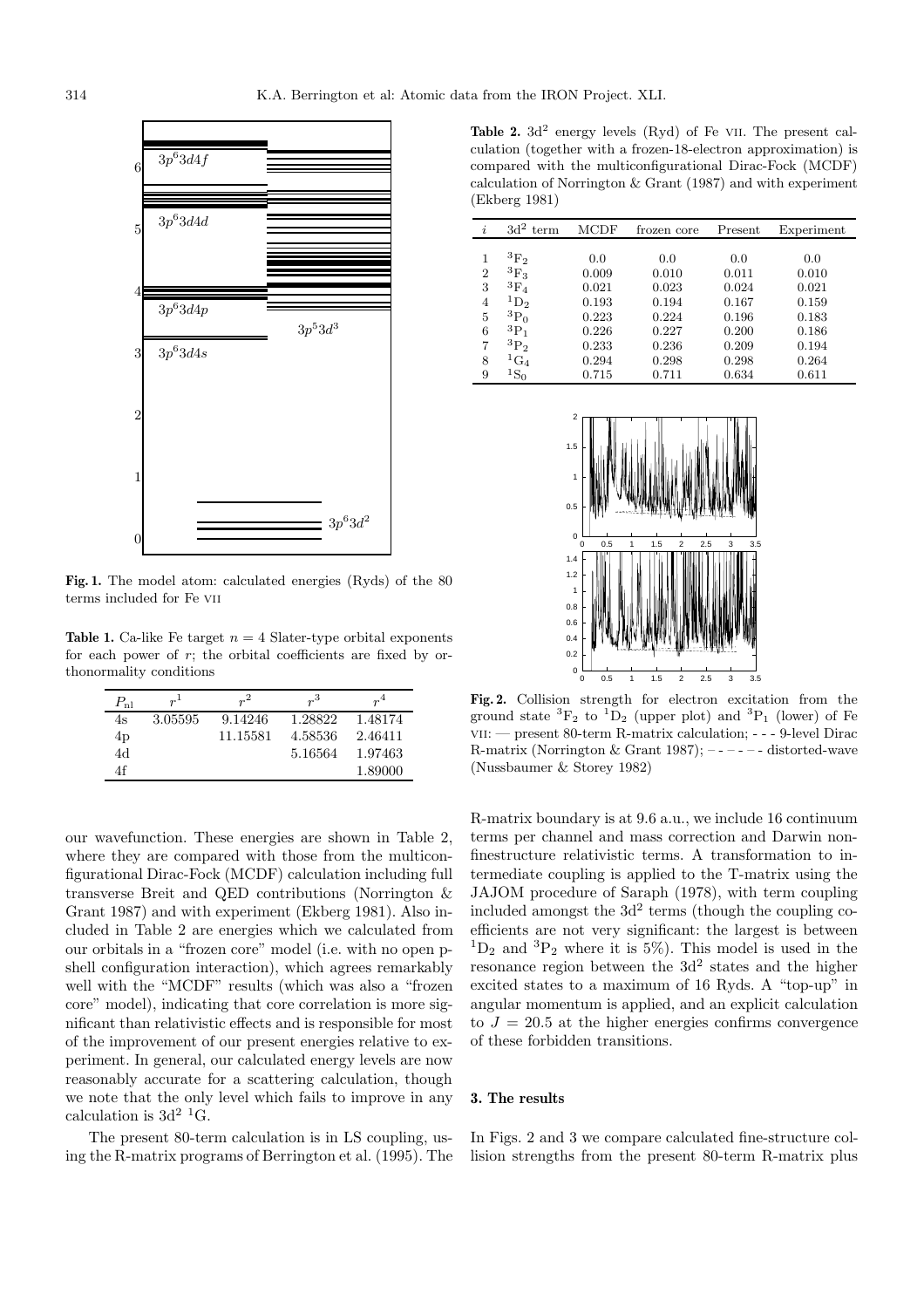**Table 3.** Effective collision strengths for Fe vii 3d<sup>2</sup> fine structure transitions  $(i - i')$  using the indexation of Table 2) as a function of logT. A = Calculated E2 and M1 transition probability of the upper state  $(s^{-1}, \text{ with a superscript indicating a power of ten})$ factor)

| $i-i'$  | $\boldsymbol{A}$ | 4.3      | $4.5\,$  | 4.75     | 5.0      | 5.25     | 5.5      | 5.75     | 6.0  |
|---------|------------------|----------|----------|----------|----------|----------|----------|----------|------|
| $1 - 2$ | $.325^{-1}$      | 3.71     | 3.35     | 2.98     | 2.69     | 2.48     | 2.20     | 1.79     | 1.35 |
| $1 - 3$ | $.167^{-8}$      | 1.30     | 1.17     | 1.02     | .926     | .862     | .776     | .634     | .469 |
| $1 - 4$ | 3.25             | 1.01     | .959     | .918     | .873     | .813     | $.721\,$ | .593     | .455 |
| $1 - 5$ | .135             | .295     | .299     | .299     | .302     | .305     | .292     | .259     | .217 |
| $1-6$   | $.502^{-1}$      | .619     | .633     | .628     | .623     | .619     | .585     | .504     | .403 |
| $1 - 7$ | .174             | .516     | .549     | .548     | .534     | .518     | .473     | .387     | .288 |
| $1 - 8$ | $.959^{-3}$      | 1.14     | 1.24     | 1.26     | 1.20     | 1.11     | .971     | .786     | .595 |
| $1 - 9$ | .181             | $.134\,$ | $.115\,$ | $.097\,$ | .087     | .080     | $.071\,$ | $.057\,$ | .043 |
| $2 - 3$ | $.466^{-1}$      | 4.55     | 4.11     | 3.64     | 3.30     | 3.04     | 2.71     | 2.21     | 1.66 |
| $2 - 4$ | .603             | 1.38     | 1.29     | 1.23     | 1.16     | 1.08     | .952     | .780     | .596 |
| $2 - 5$ |                  | .228     | .235     | .231     | .226     | .222     | $.207$   | .174     | .133 |
| $2 - 6$ | $.762^{-1}$      | .807     | .833     | .837     | .837     | .837     | .794     | .693     | .564 |
| $2 - 7$ | $.697^{-1}$      | 1.02     | 1.06     | 1.06     | 1.05     | 1.03     | .964     | .818     | .637 |
| $2 - 8$ | .343             | 1.59     | 1.74     | 1.76     | 1.68     | 1.56     | 1.36     | 1.11     | .837 |
| $2 - 9$ |                  | .190     | .162     | .138     | $.123\,$ | $.113\,$ | .100     | .081     | .061 |
| $3 - 4$ | $.139^{-2}$      | 1.72     | 1.60     | 1.51     | 1.42     | 1.32     | 1.16     | .943     | .716 |
| $3 - 5$ |                  | .171     | .187     | .191     | .186     | .181     | .167     | .139     | .104 |
| $3-6$   |                  | .649     | .690     | .692     | .677     | .663     | .616     | .516     | .390 |
| $3 - 7$ | $.735^{-1}$      | 1.89     | 1.94     | 1.95     | 1.94     | 1.93     | 1.84     | 1.60     | 1.30 |
| $3 - 8$ | .503             | 2.06     | 2.25     | 2.28     | 2.18     | 2.02     | 1.77     | 1.43     | 1.09 |
| $3 - 9$ |                  | .249     | .213     | .181     | .162     | .149     | .132     | $.107$   | .080 |
| $4-5$   | $.472^{-6}$      | $.159\,$ | .172     | .179     | .178     | $.170\,$ | $.154\,$ | .128     | .099 |
| $4-6$   | $.572^{-1}$      | .490     | .531     | .553     | .544     | $.515\,$ | .462     | .382     | .292 |
| $4 - 7$ | $.191\,$         | 1.022    | 1.06     | 1.07     | 1.03     | .952     | .833     | .668     | .495 |
| $4 - 8$ | $.414^{-2}$      | 2.01     | 2.02     | 1.91     | 1.76     | 1.62     | 1.43     | 1.16     | .889 |
| $4-9$   | 26.7             | .509     | .473     | .468     | .483     | .492     | .480     | .439     | .384 |
| $5-6$   | $\cdot115^{-2}$  | .350     | .370     | .380     | .380     | .389     | .402     | .375     | .306 |
| $5 - 7$ | $.139^{-7}$      | .315     | .324     | .324     | .329     | .347     | .363     | .342     | .287 |
| $5-8$   |                  | .155     | .164     | .178     | .186     | .183     | .166     | .138     | .106 |
| $5-9$   |                  | .030     | .035     | .040     | .041     | .039     | .034     | .028     | .021 |
| $6 - 7$ | $.743^{-2}$      | 1.13     | 1.17     | 1.18     | 1.20     | 1.25     | 1.31     | 1.23     | 1.03 |
| $6 - 8$ |                  | .466     | .495     | .536     | .558     | .549     | .500     | .416     | .320 |
| $6 - 9$ | 6.88             | .088     | .105     | .120     | .123     | .116     | .103     | $.084$   | .064 |
| $7 - 8$ | $.454^{-4}$      | .857     | .903     | .961     | .988     | .965     | .875     | .726     | .558 |
| $7 - 9$ | 1.11             | .173     | .197     | .220     | .225     | .215     | .192     | .159     | .122 |
| $8-9$   |                  | .255     | .310     | .346     | .345     | .320     | .273     | .209     | .146 |

JAJOM model and the 9-level Dirac R-matrix model (Norrington & Grant 1987) in the scattering energy region up to the 3d4s thresholds, and we also compare with distorted-wave calculations of Nussbaumer & Storey (1982).

These figures illustrate for the first time the effect of resonances, not included in previous calculations, in the collision strength over this energy range. These resonances are converging to 3d4l and  $3p<sup>5</sup>3d<sup>3</sup>$  excited states, and mask any differences in the prediction of the two earlier calculations of a straight-line background, indicating instead a much more complex energy dependency.

The large low-lying resonance near 0.5 Ryd was identified by an analysis of the Hamiltonian eigenvalues and vectors in the vicinity, and is due to  $3p^53d^34p$  N + 1electron configurations, which are seen to dominate the low energy collision rate particularly for  ${}^{3}F_{2} - {}^{1}G_{4}$ . This confirms the importance of including 3p-hole correlation in the scattering calculation for this ion.

Because of the importance of such near-threshold resonances, we repeated the calculation using experimental energies to correct our target energies, with no appreciable difference in the final rates.

As a further test, we used the Breit-Pauli R-matrix approach in the  $3d^2$  threshold energy region, thus including fine-structure splitting explicitly. Only 5 terms (i.e. 9 levels) were included in this test because of computational constraints, though the same  $N + 1$  electron configurations were included as in our main 80-term R-matrix plus JAJOM run. Replacing the low energy "JAJOM" collision strengths with those from the Breit-Pauli test run, and recalculating the effective collision strengths, gives